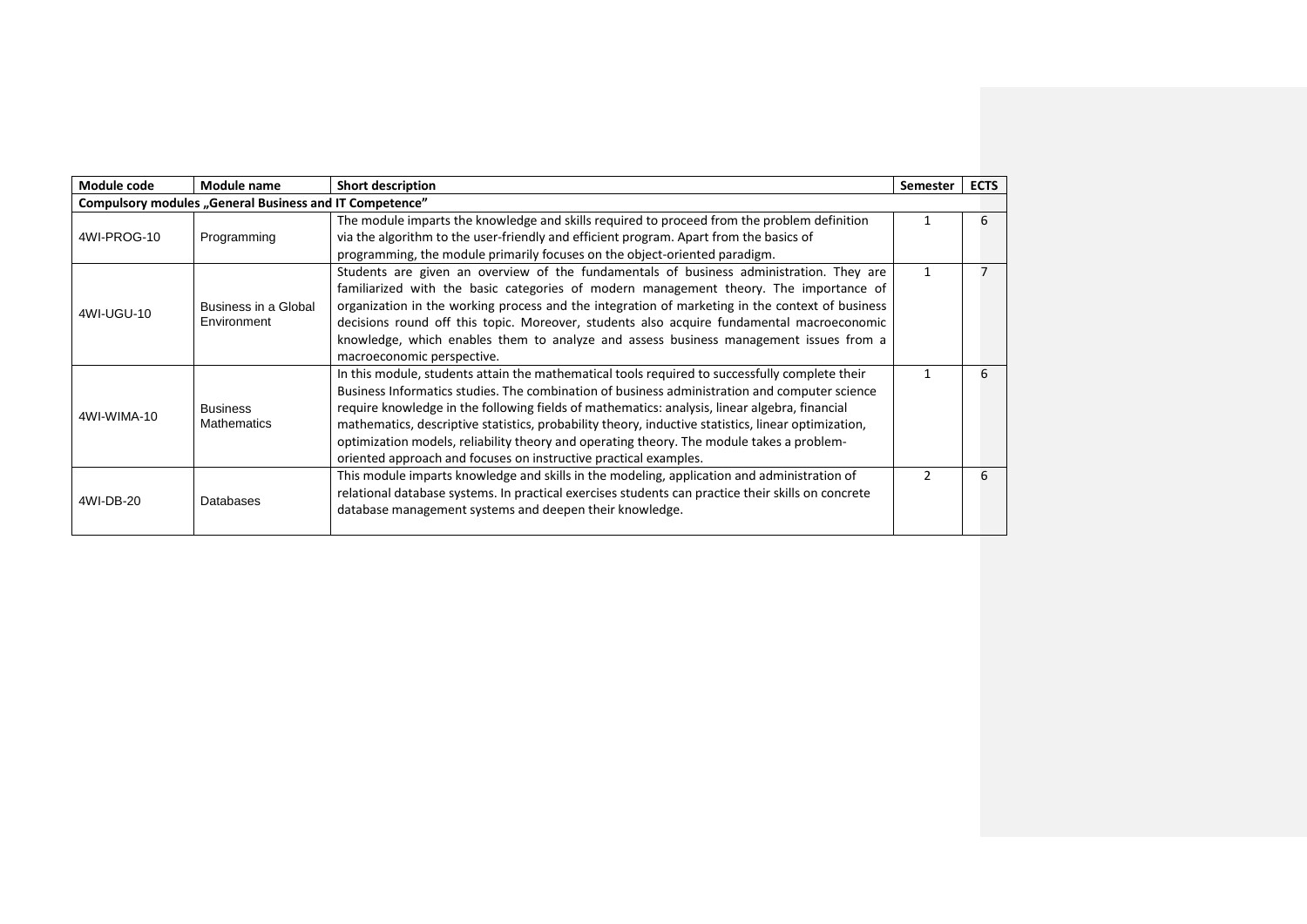| 4WI-REWE-20  | Externes und internes<br>Rechnungswesen                  | The module offers an introduction to the topic of external and internal accounting. Focus is laid<br>on the foundations and techniques of accounting as well as on cost-type, cost center, cost unit<br>and contribution margin accounting. The objective and conceptual basis of external accounting<br>and the basic accounting principles are discussed. Starting from the economic purpose of<br>accounting, the module covers the legal basis and the concrete structure of national and<br>international accounting.                                                    | $\overline{2}$ | $\overline{7}$ |
|--------------|----------------------------------------------------------|-------------------------------------------------------------------------------------------------------------------------------------------------------------------------------------------------------------------------------------------------------------------------------------------------------------------------------------------------------------------------------------------------------------------------------------------------------------------------------------------------------------------------------------------------------------------------------|----------------|----------------|
| 4WI-TGI-20   | Theoretical<br>Foundations of<br><b>Computer Science</b> | The module focuses on selected topics from the fields of logic and algebra, algorithms and data<br>structures, complexity and automata theory as well as formal languages.                                                                                                                                                                                                                                                                                                                                                                                                    | $\overline{2}$ | 5              |
| 4WI-SE-30    | Software Engineering                                     | The module imparts knowledge on how to develop modern software systems. Focus is laid on<br>the knowledge of the architecture of large, operational information systems.                                                                                                                                                                                                                                                                                                                                                                                                      | 3              | $\overline{7}$ |
| 4WI-RAKS-30  | Computer<br>Architecture /<br>Communication<br>Systems   | The first part of the module imparts knowledge in the fields of organization and interaction of<br>the hardware components of a computer kernel as well as operating systems as a necessary<br>component for the management and allocation of hardware resources (both in consideration of<br>different paradigms). Part two deals with communication systems focusing on an introduction to<br>the physical and organizational principles of information transmission in computer networks and<br>the demonstration of transmission using the OSI layer model as an example. | 3              | 6              |
| 4WI-VWL-30   | <b>Macroeconomics</b>                                    | Focus is laid on the acquisition of fundamental knowledge of essential macroeconomic questions<br>and interrelationships. Moreover, students are enabled to identify and evaluate these<br>macroeconomic questions and problems and to derive appropriate conclusions.                                                                                                                                                                                                                                                                                                        | 3              | 6              |
| 4WI-MAWI-30  | <b>Materials</b><br>Management                           | Apart from an introduction to industrial management, the module focuses on the foundations of<br>materials management. This includes the analytical instruments of materials management as well<br>as procurement planning and disposition.                                                                                                                                                                                                                                                                                                                                   | 3              | 5              |
| 4WI-FIMA-40  | Financial<br>Management                                  | The module covers investment and financing as core areas of financial management.<br>Furthermore, students are familiarized with the main characteristics and the systematics of<br>selected types of business taxes (income tax, corporation tax, trade tax, VAT) as well as the<br>procedural law of the German Fiscal Code.                                                                                                                                                                                                                                                | 4              | 5              |
| 4WI-RECHT-45 | Law                                                      | The module provides an introduction to the foundations and general principles of private law and<br>legal working methodology. Based on case reviews, students are familiarized with legal forms of<br>private autonomy (declaration of intent, legal transaction, contract), types and contents of                                                                                                                                                                                                                                                                           | 4 and 5        | 8              |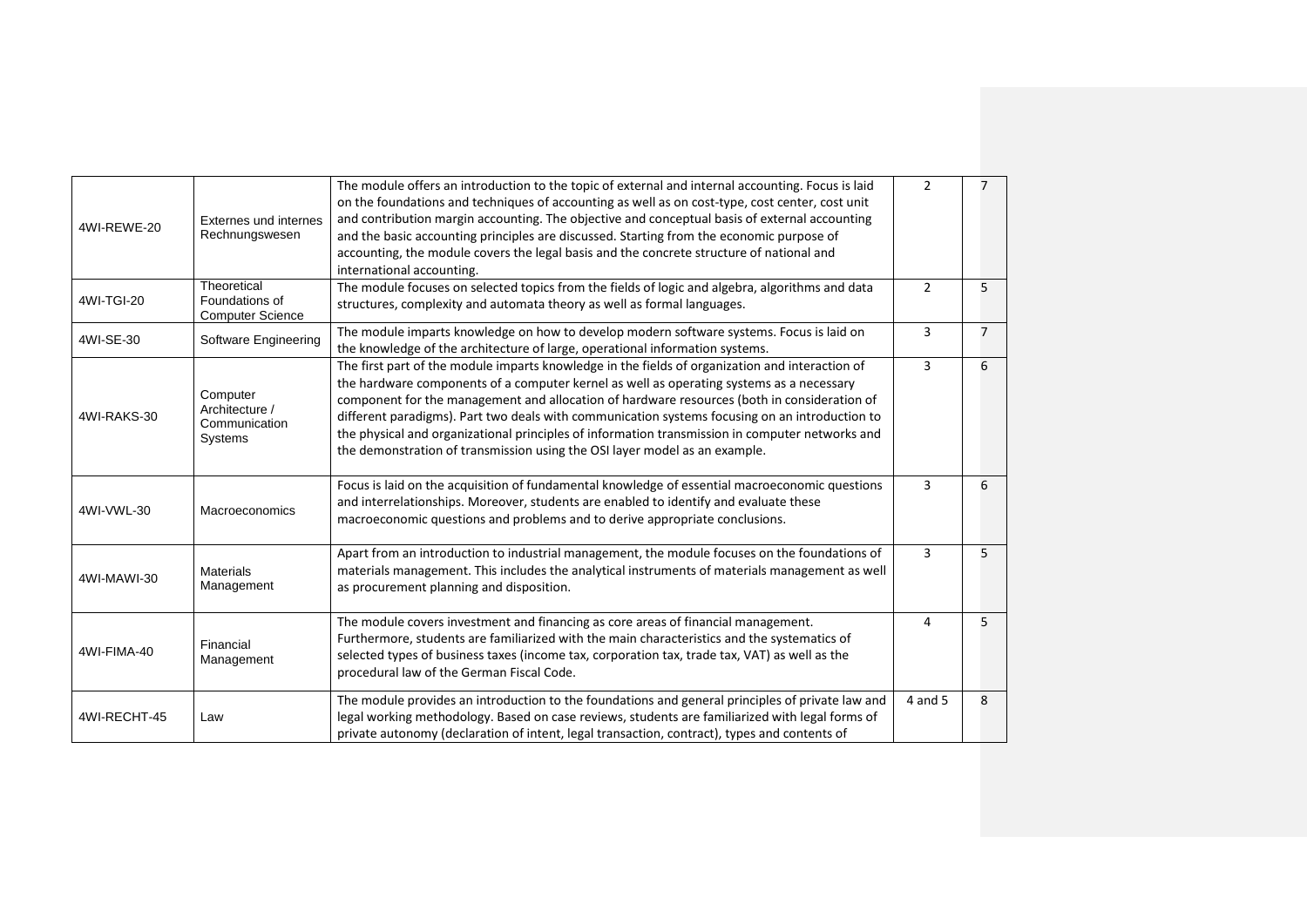| contractual and non-contractual obligations as well as rules regarding the infringement of<br>contractual obligations. Students are also acquainted with the foundations of property law.<br>Moreover, the module imparts knowledge of the special private law for merchants and their<br>auxiliaries. This includes rules regarding the company, the trade register and commercial<br>transactions. The module also provides an overview of possible legal forms of companies. They<br>are enabled to know fundamental differences between business partnerships and corporations<br>in terms of establishment, management, representation and liability. Based on case reviews, the<br>module also imparts the foundations of individual and collective labor law. Students are<br>familiarized with the legal conditions for establishing, implementing or terminating an<br>employment relationship. Furthermore, students gain basic insights into the legal framework of |  |
|--------------------------------------------------------------------------------------------------------------------------------------------------------------------------------------------------------------------------------------------------------------------------------------------------------------------------------------------------------------------------------------------------------------------------------------------------------------------------------------------------------------------------------------------------------------------------------------------------------------------------------------------------------------------------------------------------------------------------------------------------------------------------------------------------------------------------------------------------------------------------------------------------------------------------------------------------------------------------------|--|
| information and communication technology as well as the specifics of Internet law with a focus<br>on competition, copyright and contract law.                                                                                                                                                                                                                                                                                                                                                                                                                                                                                                                                                                                                                                                                                                                                                                                                                                  |  |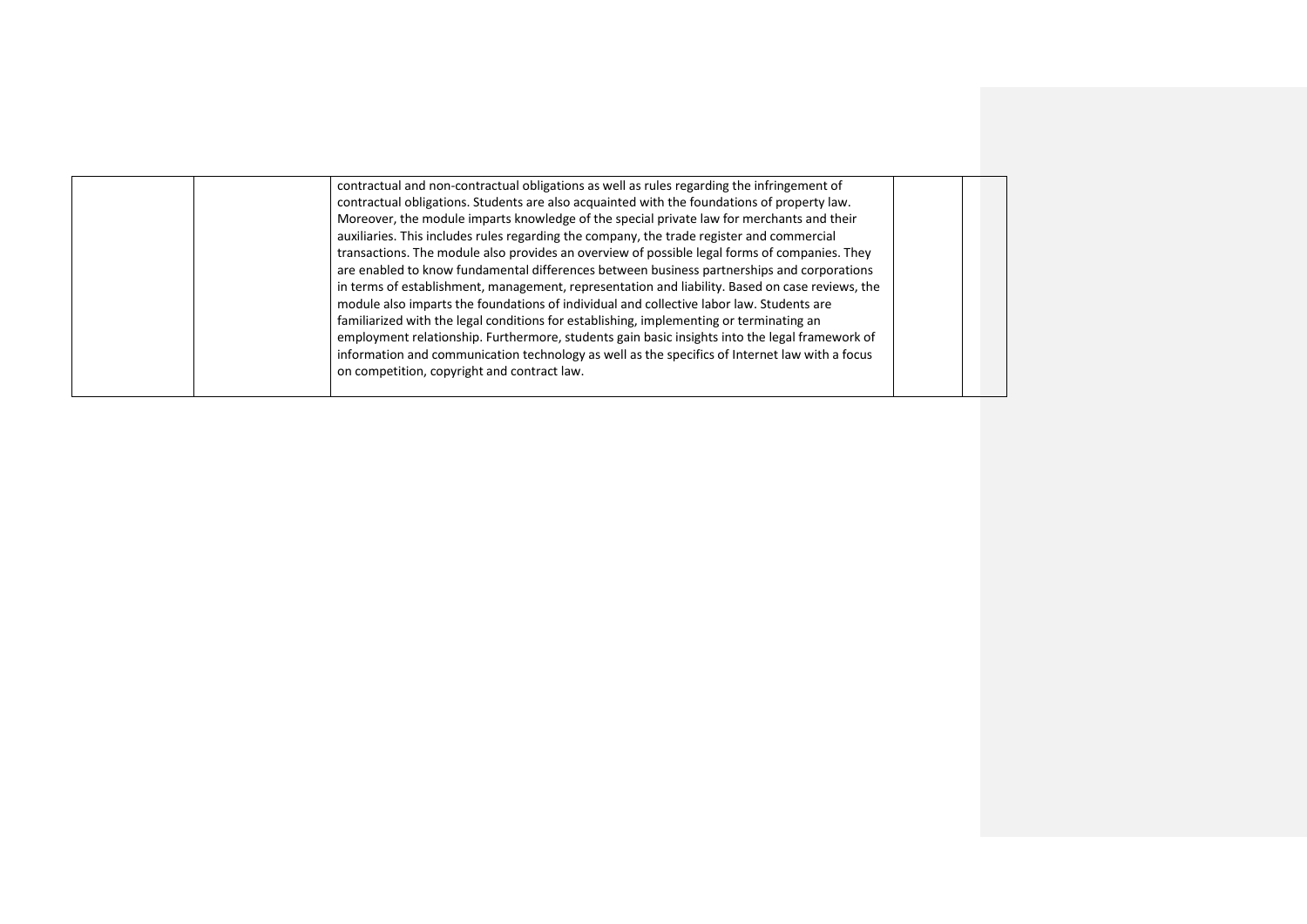| 4WI-COMA-56  | Corporate<br>Management    | Students are familiarized with essential contents and methods of corporate management in the<br>context of globalization and internationalization. To gain a holistic perspective, the module focuses<br>on the discussion of systemic dependencies. The theory-based discussion of the levels of corporate<br>management (normative, strategic and operative) is complemented by innovative management<br>and control methods from practice. Furthermore, students are acquainted with basic concepts of<br>human resources management in general and personnel management in particular. Case studies<br>complement and enhance the discussion of the covered topics. TOPSIM - General Management II<br>is a sophisticated, generic and contemporary industrial business game. It deals with all business<br>units from production, purchasing, personnel planning, research and development to marketing<br>and sales and includes the topics of product life cycles, personnel qualification, productivity,<br>rationalization, environmental aspects, share price, company value and rating. A comprehensive<br>reporting system (internal accounting with detailed cost accounting, external accounting, detailed<br>market research reports) provides the information upon which participants make their decisions.<br>Instead of the TOPSIM General Management II business game, students may also work on an<br>equivalent business game from another provider with the same range of functions. | $5$ and $6$ | 8 |
|--------------|----------------------------|-----------------------------------------------------------------------------------------------------------------------------------------------------------------------------------------------------------------------------------------------------------------------------------------------------------------------------------------------------------------------------------------------------------------------------------------------------------------------------------------------------------------------------------------------------------------------------------------------------------------------------------------------------------------------------------------------------------------------------------------------------------------------------------------------------------------------------------------------------------------------------------------------------------------------------------------------------------------------------------------------------------------------------------------------------------------------------------------------------------------------------------------------------------------------------------------------------------------------------------------------------------------------------------------------------------------------------------------------------------------------------------------------------------------------------------------------------------------------------------------------------------|-------------|---|
| 4WI-WIBAS-60 | Knowledge-based<br>Systems | The field of Artificial Intelligence, as an essential prerequisite for intelligence and intelligent<br>behaviour of a system, requires the possession of an inner model of the outer world and the<br>ability to draw reasonable, appropriate and rational conclusions from existing knowledge. Based<br>on the approaches of Artificial Intelligence, this module imparts knowledge and methods of<br>knowledge-based systems, theoretical foundations of knowledge representation, development<br>methods and possible applications. Students test and consolidate their knowledge in exercises<br>with selected software.                                                                                                                                                                                                                                                                                                                                                                                                                                                                                                                                                                                                                                                                                                                                                                                                                                                                              | 6           |   |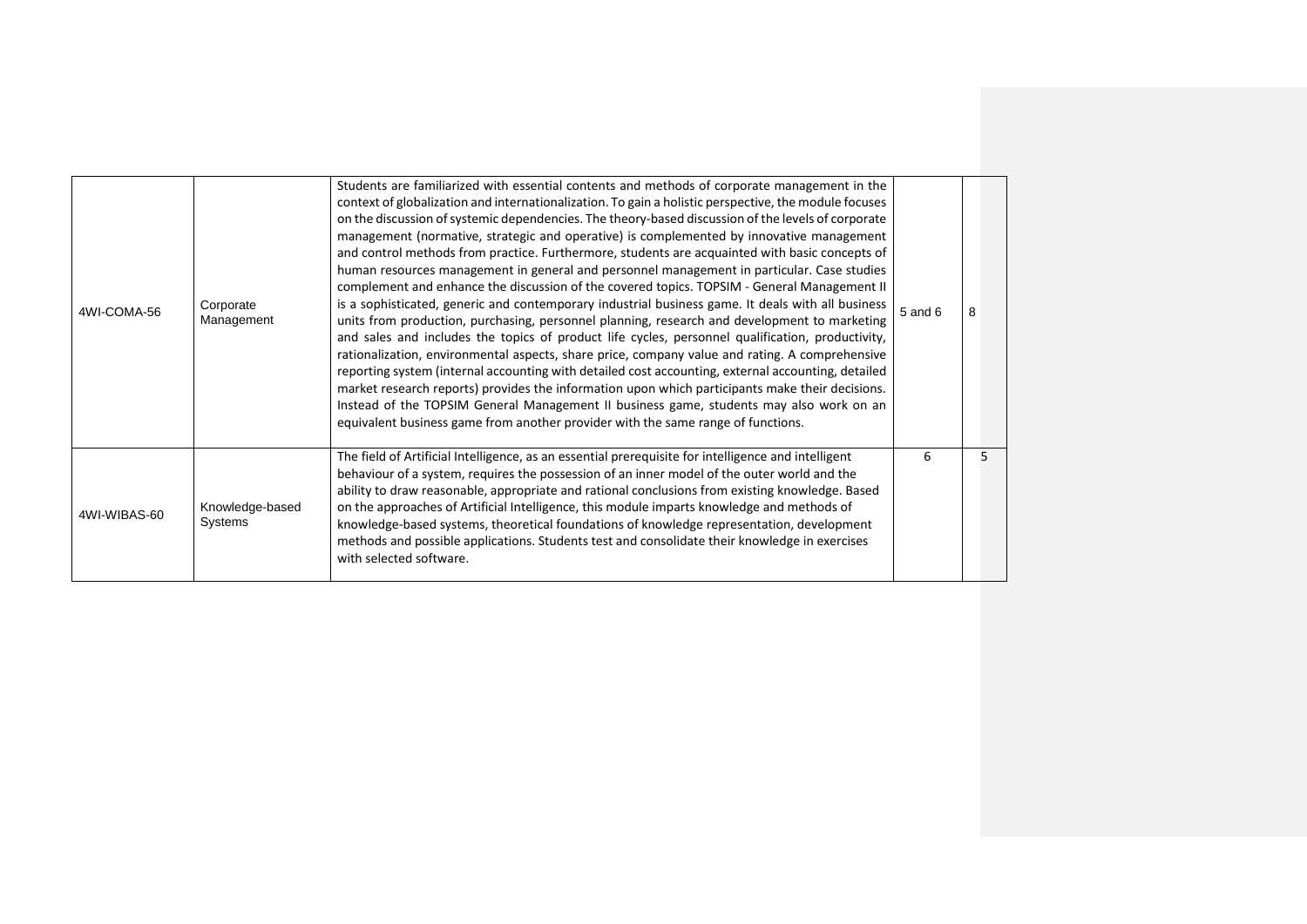|             | Compulsory modules " Special Business Informatics Competence " |                                                                                                                                                                                                                                                                                                                                                                                                                                                                                                                                       |   |   |
|-------------|----------------------------------------------------------------|---------------------------------------------------------------------------------------------------------------------------------------------------------------------------------------------------------------------------------------------------------------------------------------------------------------------------------------------------------------------------------------------------------------------------------------------------------------------------------------------------------------------------------------|---|---|
| 4WI-EWI-10  | Introduction to<br><b>Business Informatics</b>                 | This module provides an introduction to the study of business information systems and imparts<br>fundamental knowledge of computer science and business informatics. The functionalities of<br>essential hardware and software components in companies are explained. An introduction to the<br>organization of studies and subsequent academic work is given. The module conveys<br>competence in self and time management thus enabling students to independently plan,<br>coordinate and analyze their studying and working style. |   |   |
| 4WI-MDWI-20 | <b>Methods of Business</b><br>Informatics                      | The module imparts fundamental knowledge and skills on core competencies in business<br>informatics, ranging from the requirements definition during the system analysis to the system<br>design, while at the same time focusing on the respective requirements and tasks of IT project<br>management. The understanding of object orientation is promoted through the use of the<br>Unified Modeling Language (UML).                                                                                                                |   | 6 |
| 4WI-ITM-40  | <b>IT Management</b>                                           | The module imparts measures and methods to optimally design the business processes of a<br>company by means of IT organization and to operate the necessary information technology. This<br>also includes the methods of business process analysis and optimization as well as measures and<br>methods of IT service management and related areas. The lecture material is applied and<br>consolidated in an exercise using the business process management tool ARIS.                                                                | 4 |   |
| 4WI-ITSK-60 | <b>IT Service and</b><br>Concepts                              | This module imparts the current approaches of integrative service and information management<br>structures and the associated technologies and concepts. Opportunities and risks of electronic<br>business and the increasing digitalization of information are discussed in more detail.                                                                                                                                                                                                                                             | 6 |   |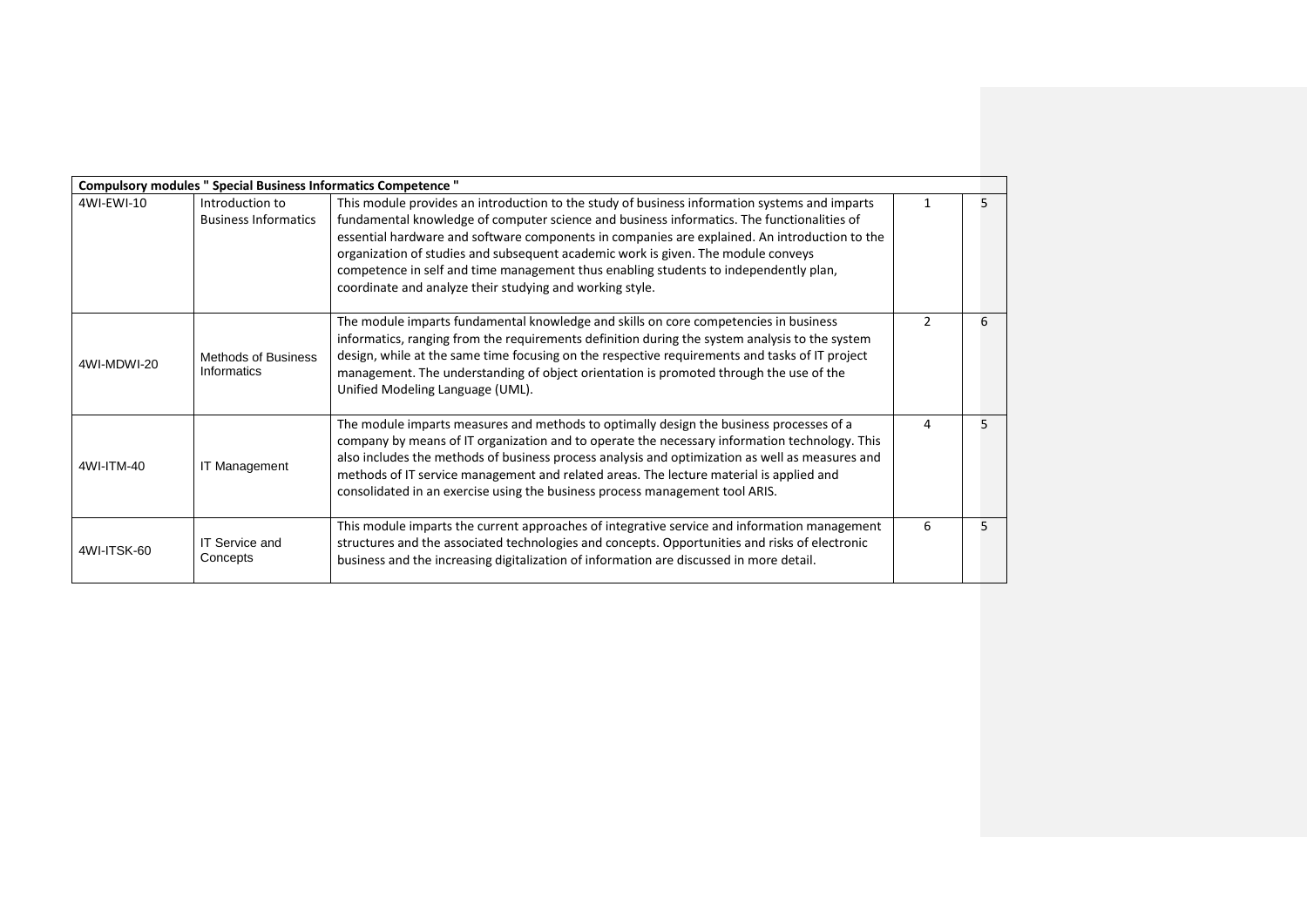|              | <b>Compulsory modules "Personal, Social and Linguistic Competence"</b> |                                                                                                                                                                                                                                                                                                                                                                                                                                                                                                                                                                                                                                                                                                                                                         |             |                                                       |
|--------------|------------------------------------------------------------------------|---------------------------------------------------------------------------------------------------------------------------------------------------------------------------------------------------------------------------------------------------------------------------------------------------------------------------------------------------------------------------------------------------------------------------------------------------------------------------------------------------------------------------------------------------------------------------------------------------------------------------------------------------------------------------------------------------------------------------------------------------------|-------------|-------------------------------------------------------|
| 4WI-EBIS-45  | <b>English Business</b><br><b>Information Systems</b>                  | This English language module meets the needs of dual-bachelor students, provides an<br>introduction to general aspects of economics and computer science in a company environment.<br>It systematically develops key language skills for efficient communication in this field. Great<br>emphasis is placed on helping students boost their lexical range (terminology).<br>As the second step within a two-level modular business and special English course, this part<br>encourages students to sharpen their communication skills and draw on their own experience at<br>work. Authentic materials and motivating activities provide constant opportunities for discussion,<br>offer an intercultural perspective and maximize learner involvement. | 4 and 5     | <b>Kommentiert [GL1]:</b> Lag bereits in Englisch vor |
| 4WI-MTITP-56 | Management<br>Techniques in IT<br>Projects                             | Working in groups, students learn how to design and implement an IT system under practical<br>conditions. They apply modern methods of system analysis/system design and project<br>management to a concrete, practical task on the computer using a current programming<br>language. Students acquire knowledge that is necessary for the development of complex IT<br>solutions with current technologies and tools. Participation in a project group and the acquisition<br>of management techniques develops and consolidates the students' capacity for teamwork and<br>their leadership, moderation and conflict management skills in the area of social competence.                                                                              | $5$ and $6$ |                                                       |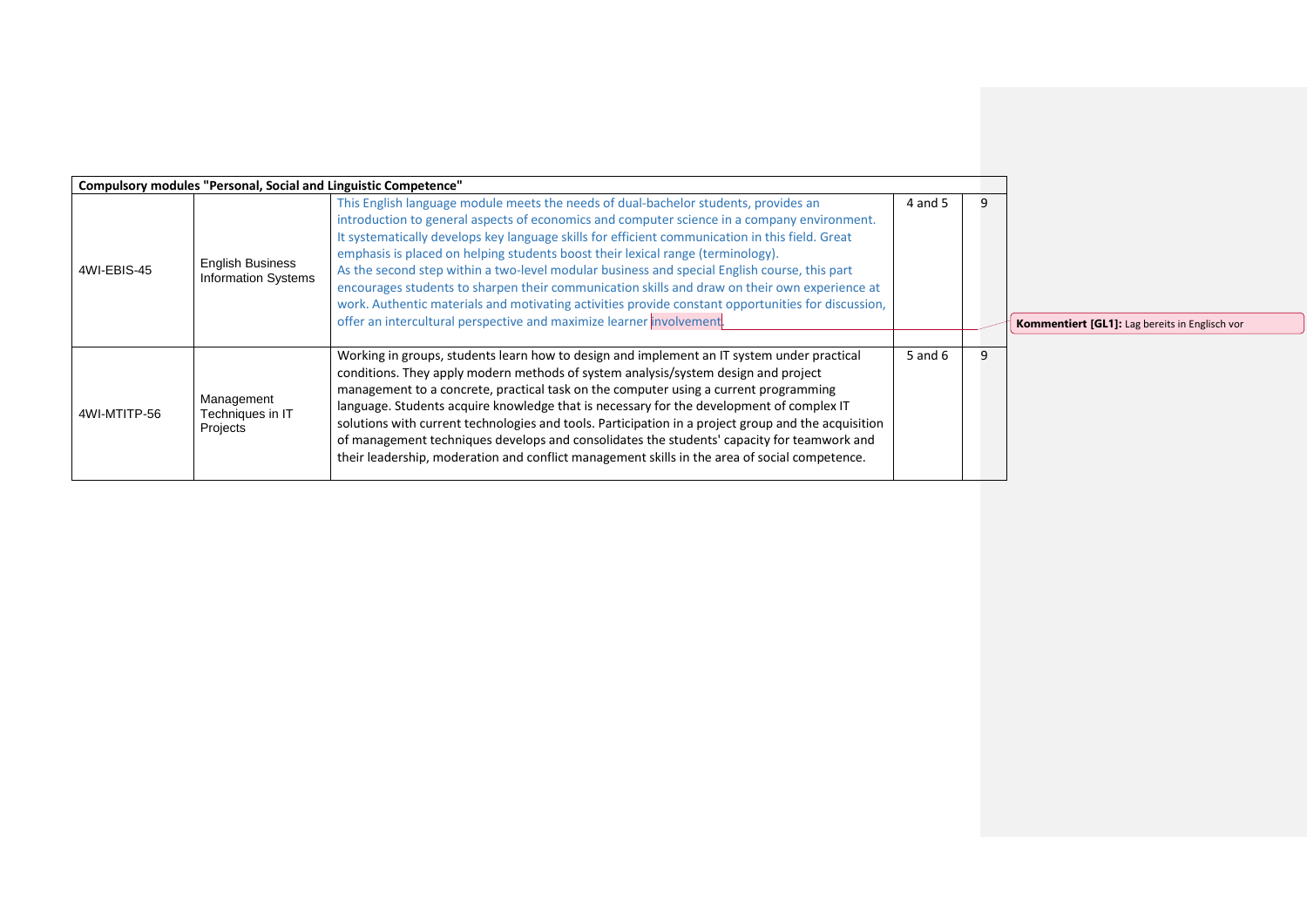| <b>Compulsory elective modules</b> |                                                                       |                                                                                                                                                                                                                                                                                                                                                                                                                                                                                                                                                       |   |   |
|------------------------------------|-----------------------------------------------------------------------|-------------------------------------------------------------------------------------------------------------------------------------------------------------------------------------------------------------------------------------------------------------------------------------------------------------------------------------------------------------------------------------------------------------------------------------------------------------------------------------------------------------------------------------------------------|---|---|
| 4WI-SFGW-40                        | Structures and<br>Financing of the<br>Health Care System              | Students are familiarized with the fundamental structures and interrelationships of the health<br>care system. They understand the complexity of the medical business and are able to evaluate<br>the role of the actors. They are familiarized with important regulations and nomenclatures.<br>Knowledge of the language, structure and processes of the health care system is a prerequisite<br>for the solution of business informatics tasks in this area.<br>Furthermore, students are acquainted with the financing of the health care system. | Δ | 5 |
| 4WI-VBWEG-40                       | Administrative<br>Management and E-<br>Government                     | The module imparts the fundamentals for understanding public business administration and e-<br>government.                                                                                                                                                                                                                                                                                                                                                                                                                                            | 4 | 5 |
| 4WI-LOOM-40                        | Logistics and Quality<br>Management                                   | The module imparts knowledge of logistics and quality management. Apart from basic terms,<br>students are familiarized with the different types of logistics and their connection to quality<br>management. The gained knowledge is consolidated in a business game and a case study.                                                                                                                                                                                                                                                                 | Δ | 5 |
| 4WI-BK-40                          | Office<br>Communication                                               | In this module, students acquire and consolidate practice-oriented skills in the fields of office<br>communication and standard software.                                                                                                                                                                                                                                                                                                                                                                                                             | 4 | 5 |
| 4WI-OMNSG-50                       | <b>Quality Management</b><br>and New Health Care<br><b>Structures</b> | Students are familiarized with new structures and forms of cooperation in the health care system<br>and their requirements for medical information systems. Furthermore, the module provides an<br>overview of quality management in the health care system.                                                                                                                                                                                                                                                                                          | 5 | 5 |
| 4WI-ERP-50                         | <b>ERP-Systeme</b>                                                    | The module imparts basic and advanced knowledge of ERP systems. This includes a functional<br>overview as well as the structure and mode of operation of ERP systems. A market overview and<br>current trends round off the topic. Students participate in an exercise with a suitable ERP system<br>to apply and consolidate the attained knowledge.                                                                                                                                                                                                 | 5 | 5 |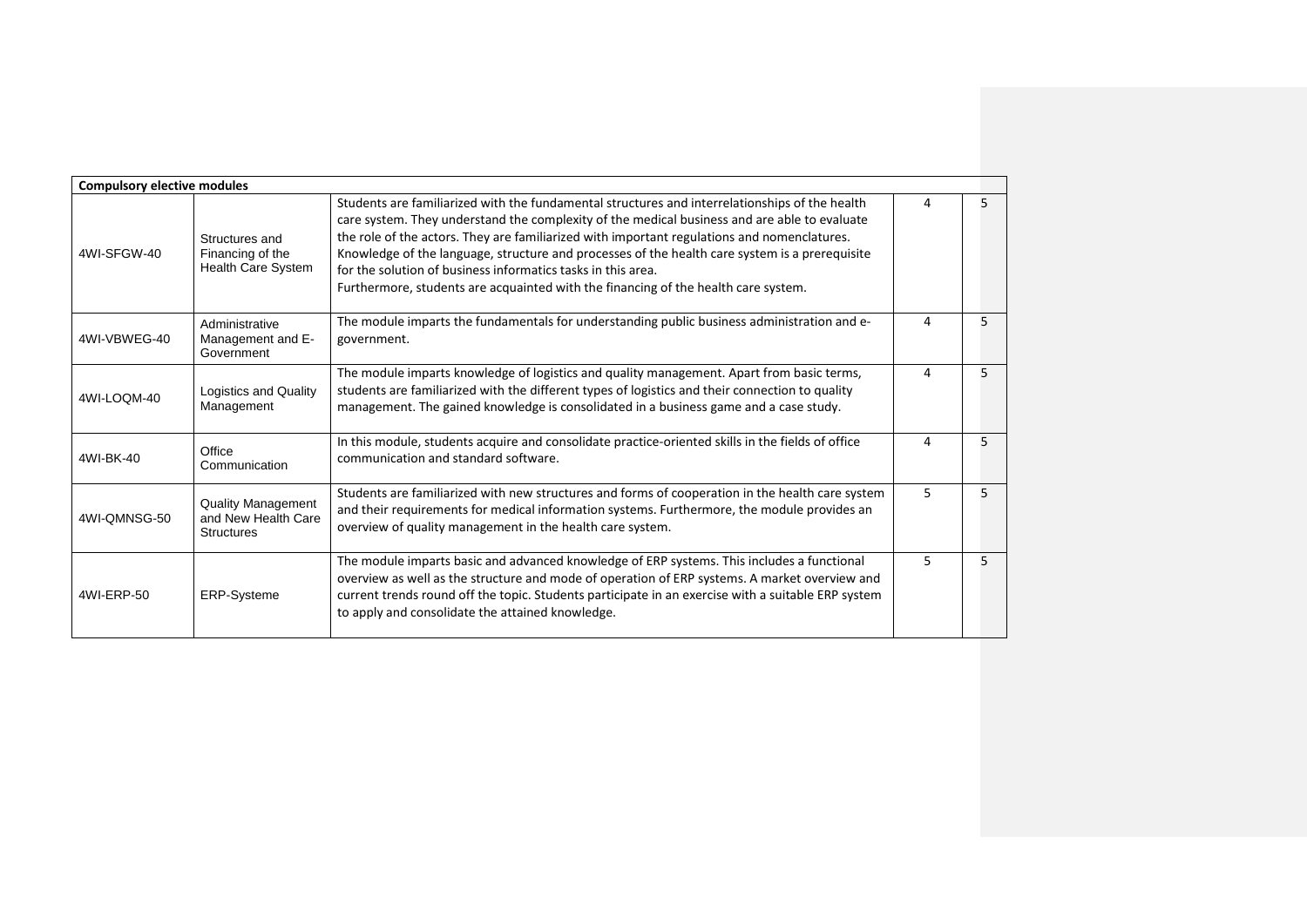| 4WI-SMMA-50 | Social Media<br>Marketing                        | The elective module qualifies students for the changes in communication culture through social<br>media - especially in the corporate context. After completing the module, they are able to develop<br>social media strategies and sustainable social media concepts, implement them successfully and<br>ensure their value creation by means of social media monitoring. Apart from conceptual<br>competence, the module also enables students to use social media platforms (social networks -<br>corporate blogging - microblogging - video and photo sharing) in internal and external corporate<br>contexts in an application-oriented manner.                                                                                                                                                                                                                                                                                                                                                         | 5 | 5 |
|-------------|--------------------------------------------------|--------------------------------------------------------------------------------------------------------------------------------------------------------------------------------------------------------------------------------------------------------------------------------------------------------------------------------------------------------------------------------------------------------------------------------------------------------------------------------------------------------------------------------------------------------------------------------------------------------------------------------------------------------------------------------------------------------------------------------------------------------------------------------------------------------------------------------------------------------------------------------------------------------------------------------------------------------------------------------------------------------------|---|---|
| 4WI-IFSZ-50 | International<br>Language Certificate<br>English | The seminar imparts the necessary skills for the acquisition of an English language certificate<br>(LCCI EFB, Level 2/3; Cambridge Advanced, TOEIC or TOEFL) and thus prepares students for a<br>career abroad, an internship abroad and/or a master program. Furthermore, it enables students<br>to reliably assess their language skills in accordance with the European Reference Framework.<br>The seminar focuses on European commercial correspondence. Upon completing the module,<br>students will have broadened their business communication skills by dealing with tasks from real<br>business life as well as their academic English skills. Moreover, they gain an insight into<br>intercultural diversities in international business and acquire an increased sensitivity towards<br>communicative peculiarities and cultural differences. Focus is laid on intercultural teamwork and<br>the staff-customer relationship, which is of increasing importance in the context of globalization. | 5 | 5 |
| 4WI-ERPV-50 | ERP Systems in<br>Administration                 | The module Enterprise Resource Planning in Administration explains how ERP systems can be<br>used to support business processes in public administrations. To this end, both logistical and<br>financial processes and their implementation in ERP systems are covered in detail. Furthermore,<br>the module imparts knowledge about the structure and architecture of ERP systems as well as<br>trends and different integration models. Students participate in an exercise with a suitable ERP<br>system to apply and consolidate the attained knowledge.                                                                                                                                                                                                                                                                                                                                                                                                                                                 | 5 | 5 |
| 4WI-VSE-60  | Consolidation<br>Software Engineering            | The module deals with current practice-relevant topics in software engineering. In particular, the<br>techniques and methods of programming are consolidated by means of case studies.                                                                                                                                                                                                                                                                                                                                                                                                                                                                                                                                                                                                                                                                                                                                                                                                                       | 6 | 5 |
| 4WI-MSS-60  | <b>Management Support</b><br>Systems             | Students apply the knowledge gained in the basic subjects of business administration and<br>computer science in ideal or hypothetical business situations. They demonstrate their ability to<br>work in a team and apply basic technologies for data management and data processing to fulfil<br>administrative and dispositive corporate functions.                                                                                                                                                                                                                                                                                                                                                                                                                                                                                                                                                                                                                                                         | 6 | 5 |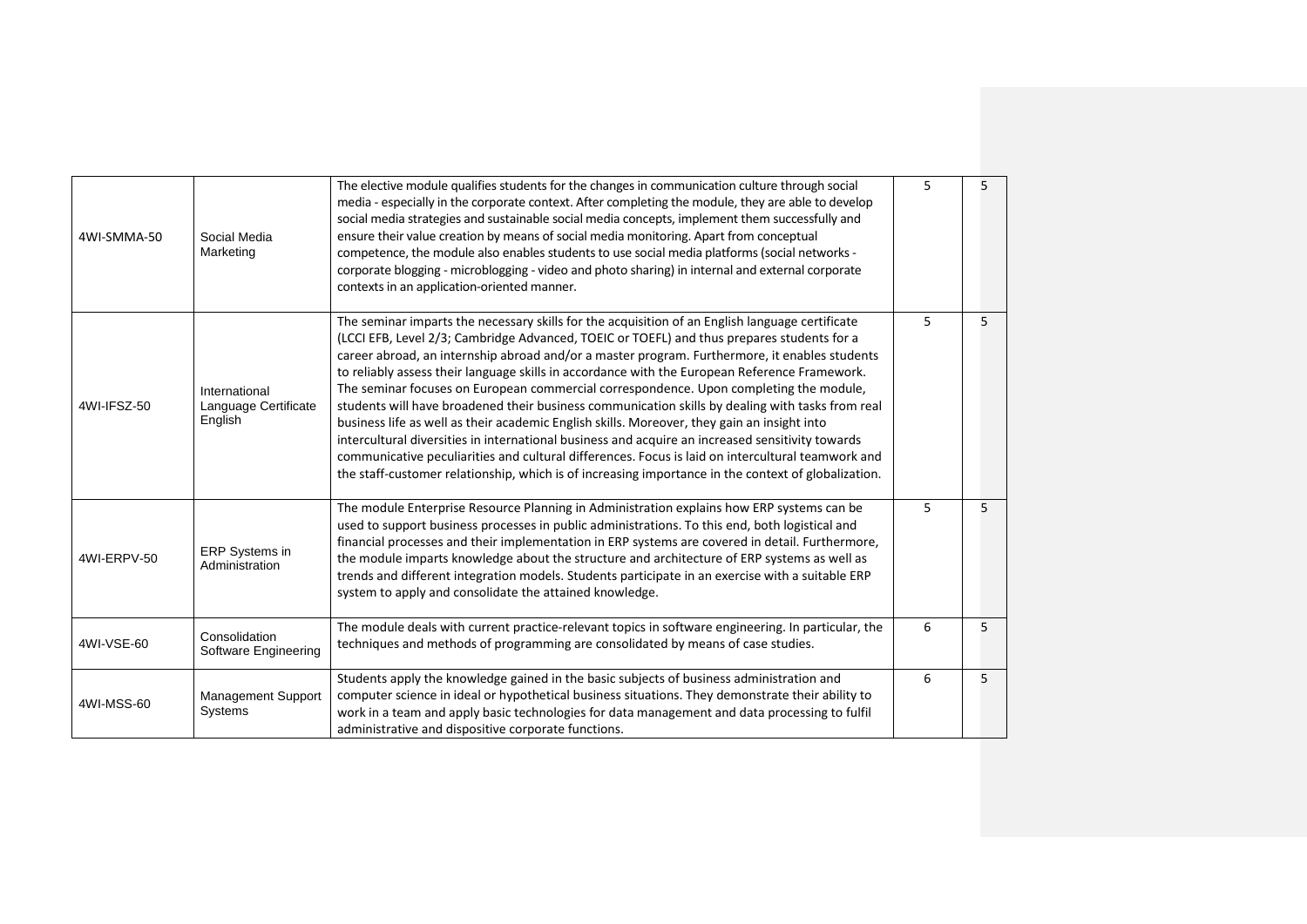| 4WI-IKK-60  | Intercultural<br>Competence       | The elective module develops students' intercultural, social and communicative skills. Upon<br>completion of the module, students are able to grasp culturally determined differences in<br>perception, thinking, feeling, acting and judging in themselves and in others. They are capable of<br>analyzing these differences against the background of their own and foreign cultural orientation<br>system and effectively designing communication processes in professional situations. The<br>module focuses in particular on the following countries and cultures: India, China and Southern<br>and Eastern Europe.                                                                                                        | 6 |  |
|-------------|-----------------------------------|---------------------------------------------------------------------------------------------------------------------------------------------------------------------------------------------------------------------------------------------------------------------------------------------------------------------------------------------------------------------------------------------------------------------------------------------------------------------------------------------------------------------------------------------------------------------------------------------------------------------------------------------------------------------------------------------------------------------------------|---|--|
| 4WI-OPRE-60 | <b>Operations Research</b>        | The elective module Operations Research (OR) provides students with in-depth knowledge in the<br>field of mathematical optimization for the solution of economic problems. After completion of<br>the module, students have the ability to model operational issues and solve them using suitable<br>methods of OR. They acquire knowledge, skills and competencies in the following areas of<br>mathematics that are relevant to the field of economics: network and network flow problems,<br>linear optimization, integer optimization, dynamic optimization and nonlinear optimization - as<br>optimization methods of OR. The module takes a problem-oriented approach and includes<br>instructive examples from practice. | 6 |  |
| 4WI-MIM-60  | Medical Information<br>Management | The module focuses on the requirements for medical information systems that result from the<br>support of medical activities, the basics of medical documentation, given interfaces and the<br>introduction of new telematics technologies.                                                                                                                                                                                                                                                                                                                                                                                                                                                                                     | 6 |  |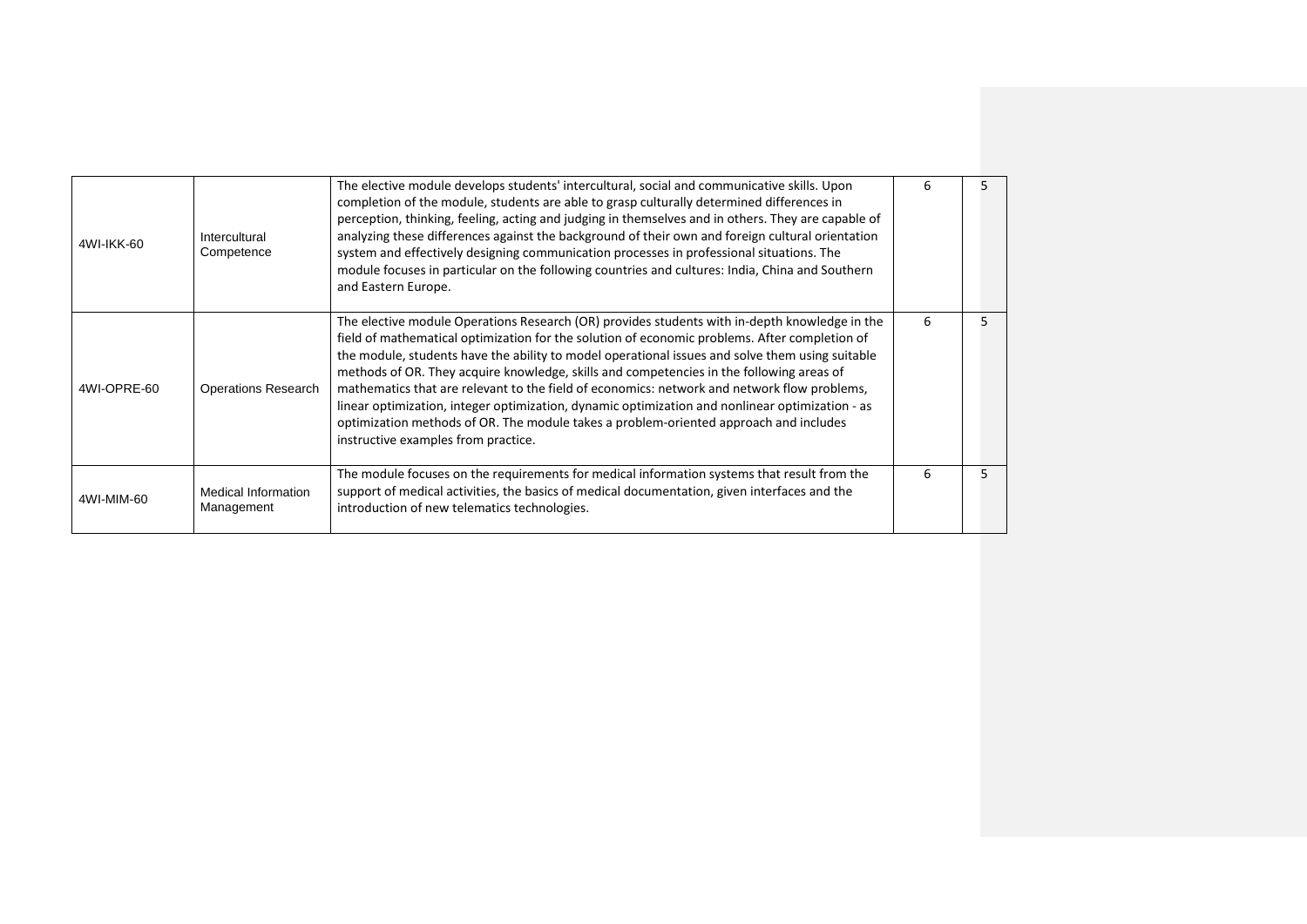| <b>Practical modules</b> |                                                                                   |                                                                                                                                                                                                                                                                                                                                                                                                                                                                                                                                                                                                                                                                                      |               |   |
|--------------------------|-----------------------------------------------------------------------------------|--------------------------------------------------------------------------------------------------------------------------------------------------------------------------------------------------------------------------------------------------------------------------------------------------------------------------------------------------------------------------------------------------------------------------------------------------------------------------------------------------------------------------------------------------------------------------------------------------------------------------------------------------------------------------------------|---------------|---|
| 4WI-PMUGU-10             | Practice Company in<br>the Global<br>Environment                                  | This practical module familiarizes students with their practice company and elementary<br>processes and activities there. They obtain an overview of the communication relations and<br>information systems used in the company. Students are directly involved in practical teams and<br>thus receive essential impulses for the development of new or the consolidation of previously<br>attained social skills. They strengthen professional skills acquired in the theoretical modules and<br>apply them in the required practical presentation.                                                                                                                                 |               | 6 |
| 4WI-PMAP-20              | Application of Work<br>and Problem<br>Solutions                                   | In this practical module, students are familiarized with basic procedures in selected functional<br>areas. They apply and practice working and problem-solving techniques including the associated<br>information technology. They enhance their action competence as well as their methodological<br>and social skills. In first guided projects, students practice methods of business informatics.<br>Students independently prepare a report, which is then reviewed during in-class seminars. In this<br>report, students deal with the topics of individual lectures in greater depth and consolidate them<br>through the practical knowledge they have gained in the company. | $\mathcal{P}$ | 6 |
| 4WI-PMEK-30              | Enhancement of<br><b>Action Competence</b><br>and Methodical and<br>Social Skills | In this practical module, students get to know further essential processes in selected functional<br>areas and thus expand their action competence and their methodological and social skills. They<br>practice their ability to carry out independent scientific work by preparing their second report,<br>which is reviewed during in-class seminars.                                                                                                                                                                                                                                                                                                                              | 3             | 6 |
| 4WI-PMAV-40              | Autonomous Work                                                                   | In this practical module, students solve operational tasks in an increasingly autonomous way.<br>With the aim of strengthening independence, developing skills and the ability to make decisions,<br>students expand their specialist knowledge and their ability to think analytically, critically and<br>constructively. They are enabled to analyze and evaluate specific practical processes and put<br>theoretical knowledge into practice and vice versa. Students select and apply problem-solving<br>and project management techniques.                                                                                                                                      | Δ             | 6 |